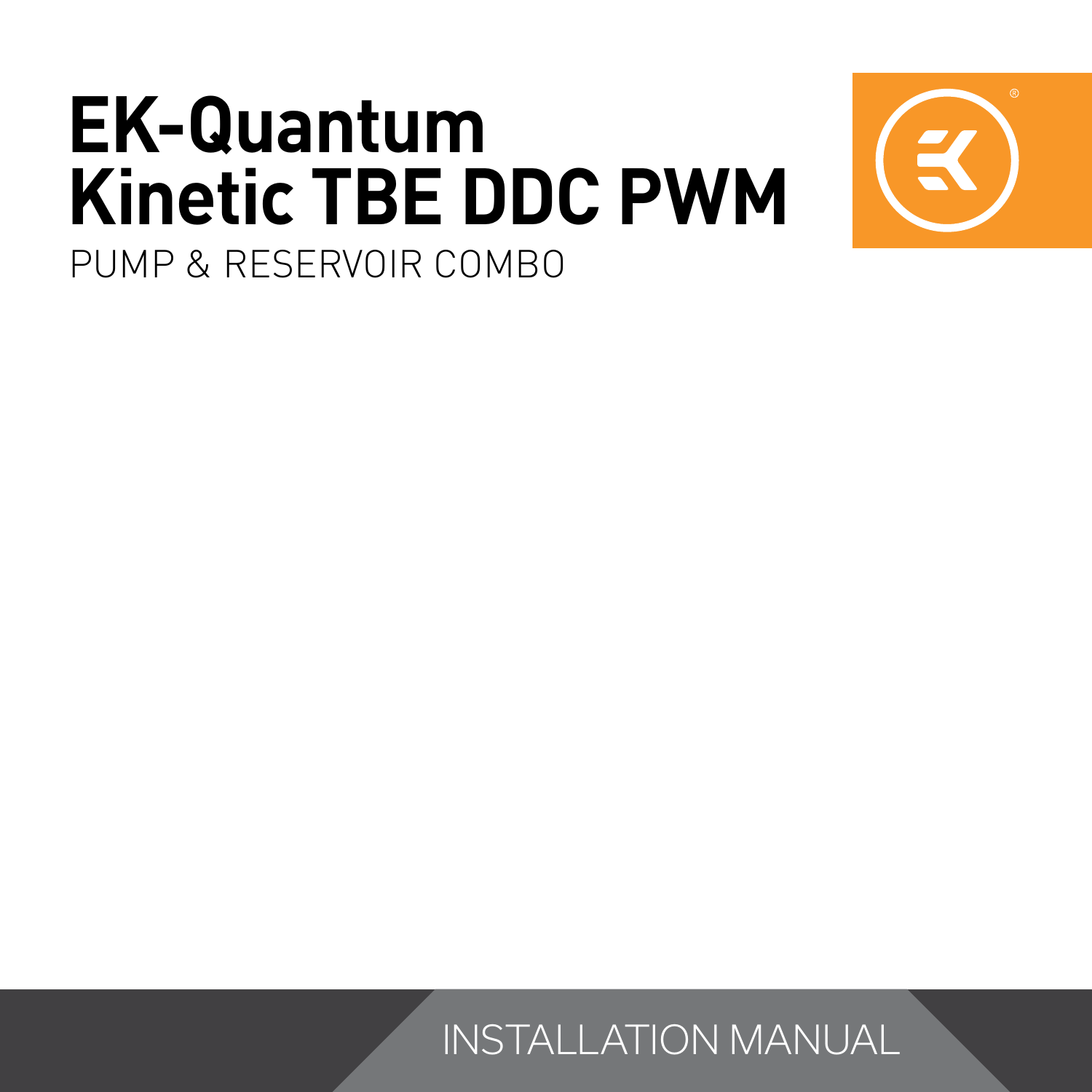

 $-2-$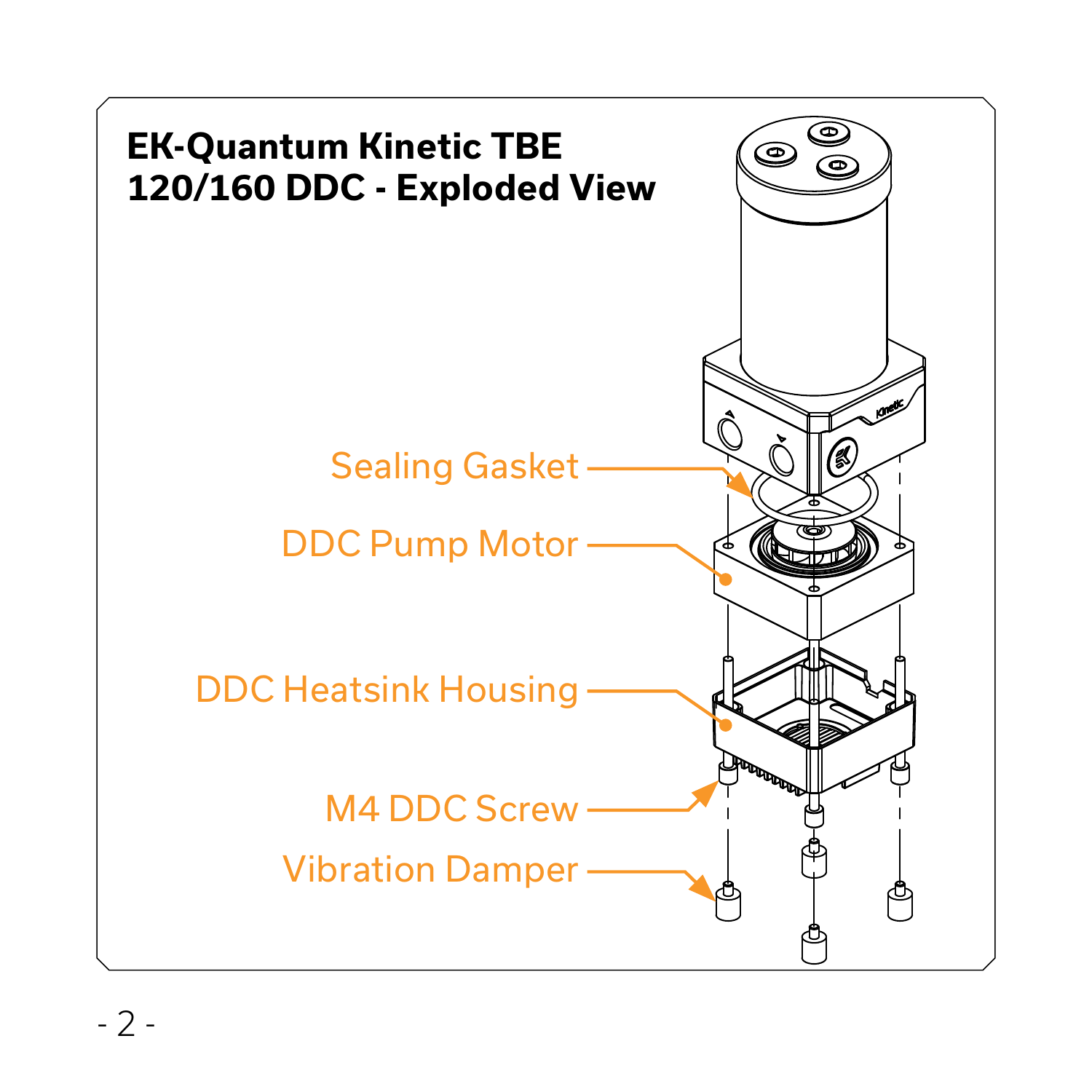### **INSTALLING THE ASSEMBLY**

EK-Quantum Kinetic TBE DDC can be used in any mounting configuration (position) apart from being mounted upside down!

Mounting the pump upside down may result in pump running dry and eventually lead to premature failure of the pump!

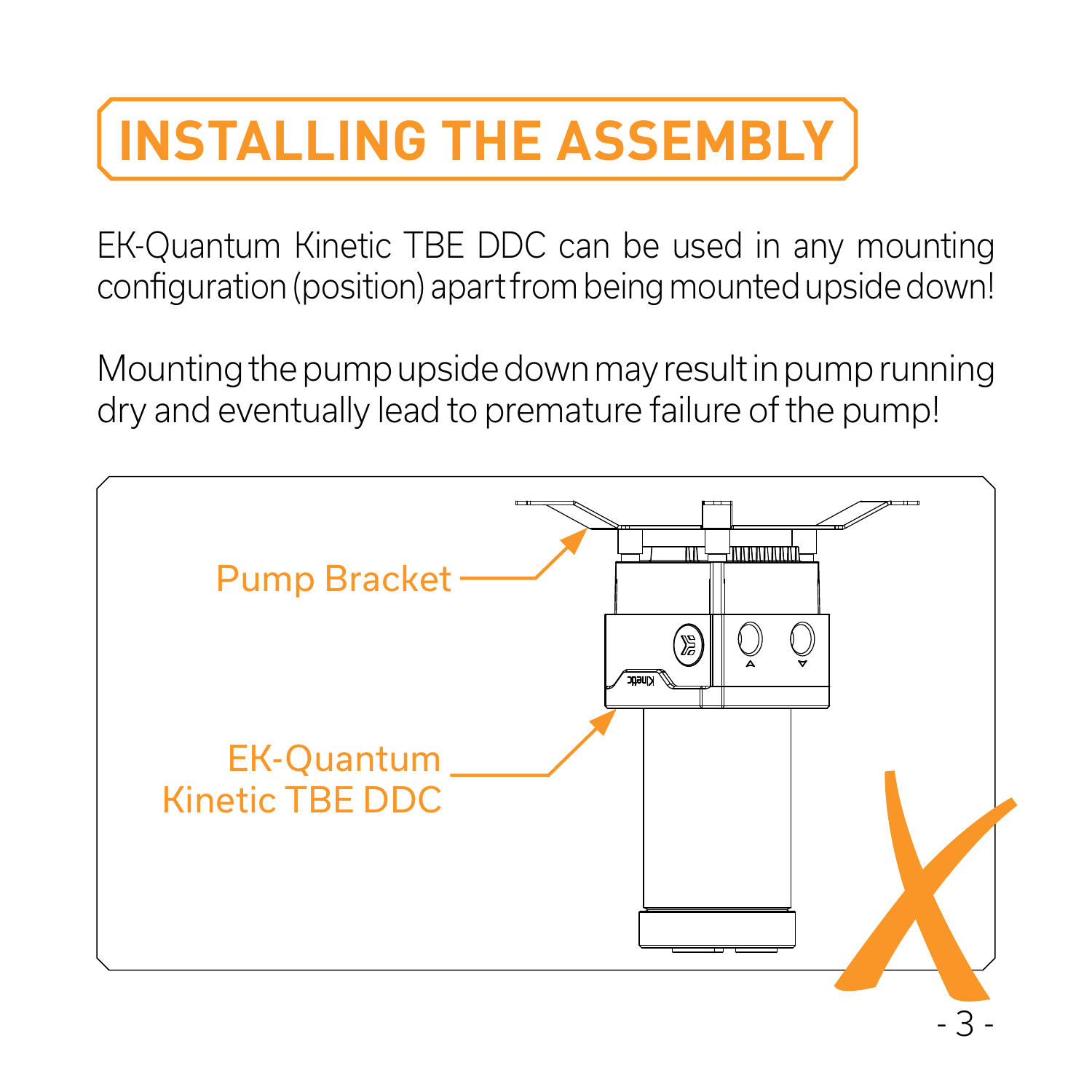**1. Installing EK-Quantum Kinetic TBE 120/160 DDC combo unit using the EK-UNI Pump Bracket (sold separately):**

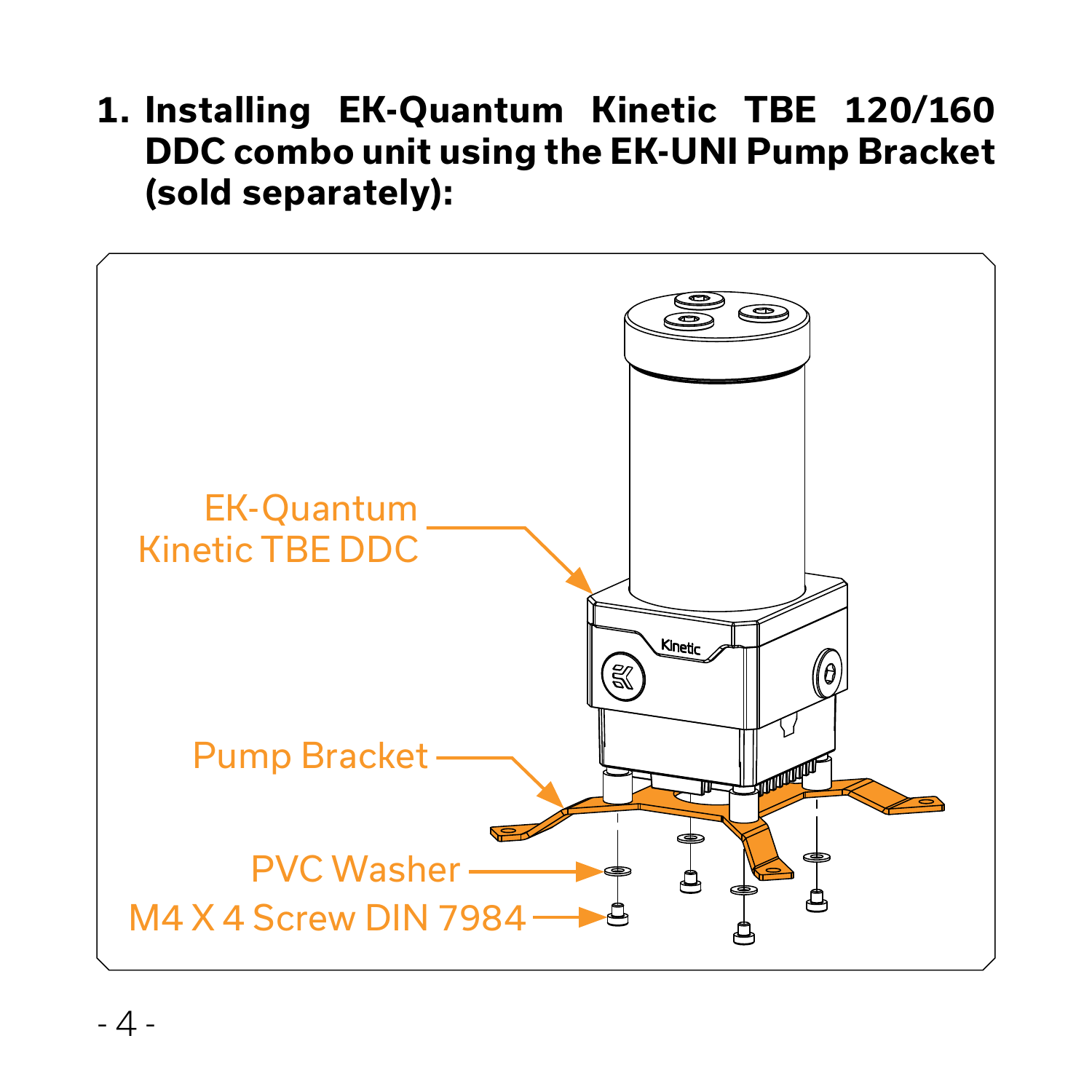#### **Using the Vertical EK-UNI Pump Bracket (sold separately):**

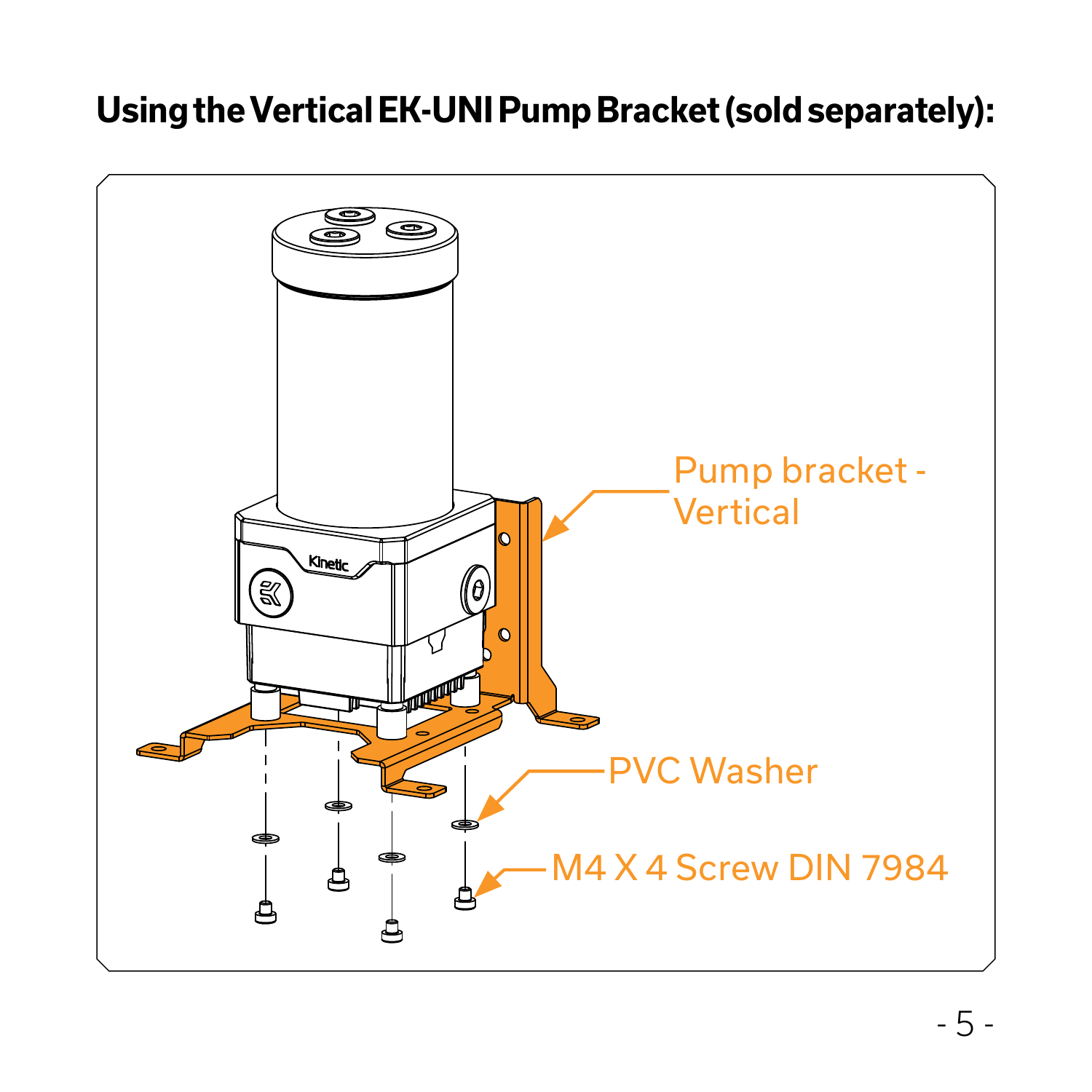**2. Installing the EK-Quantum Kinetic TBE 120/160 DDC combo unit directly into the chassis:**

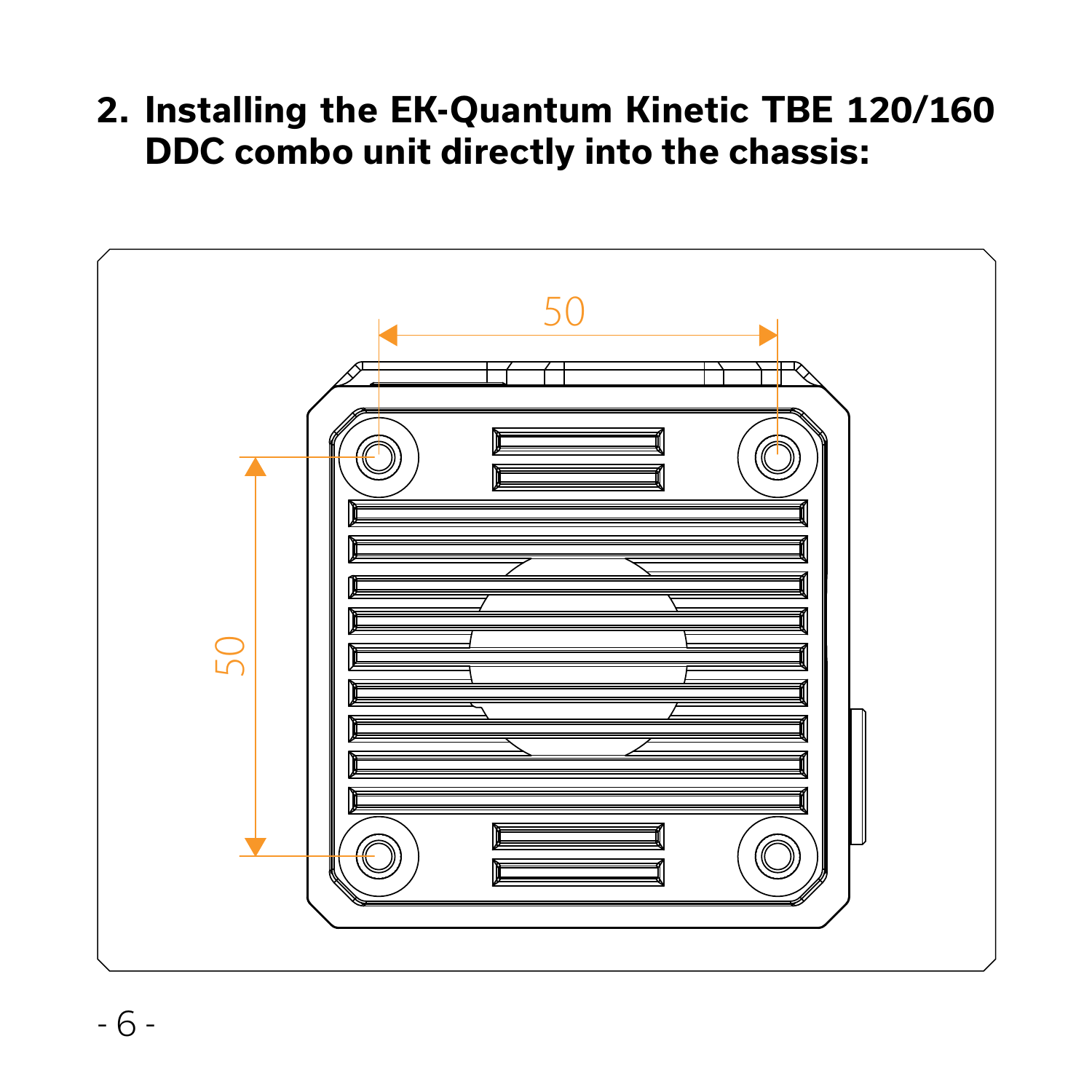The assembly can be mounted on any flat surface inside your computer chassis. You must drill four (4) 4.2 mm holes using the power drill in a 50 x 50 mm square pattern.

Please follow these steps:

- Screw on the Vibration Dampers on DDC Screws
- Drill four (4) 4.2 mm holes into the chassis
- Use enclosed M4 x 4 mm screws and PVC washers to secure the reservoir to the chassis

### **CAUTION**

Mounting holes pattern (Not in 1:1 scale)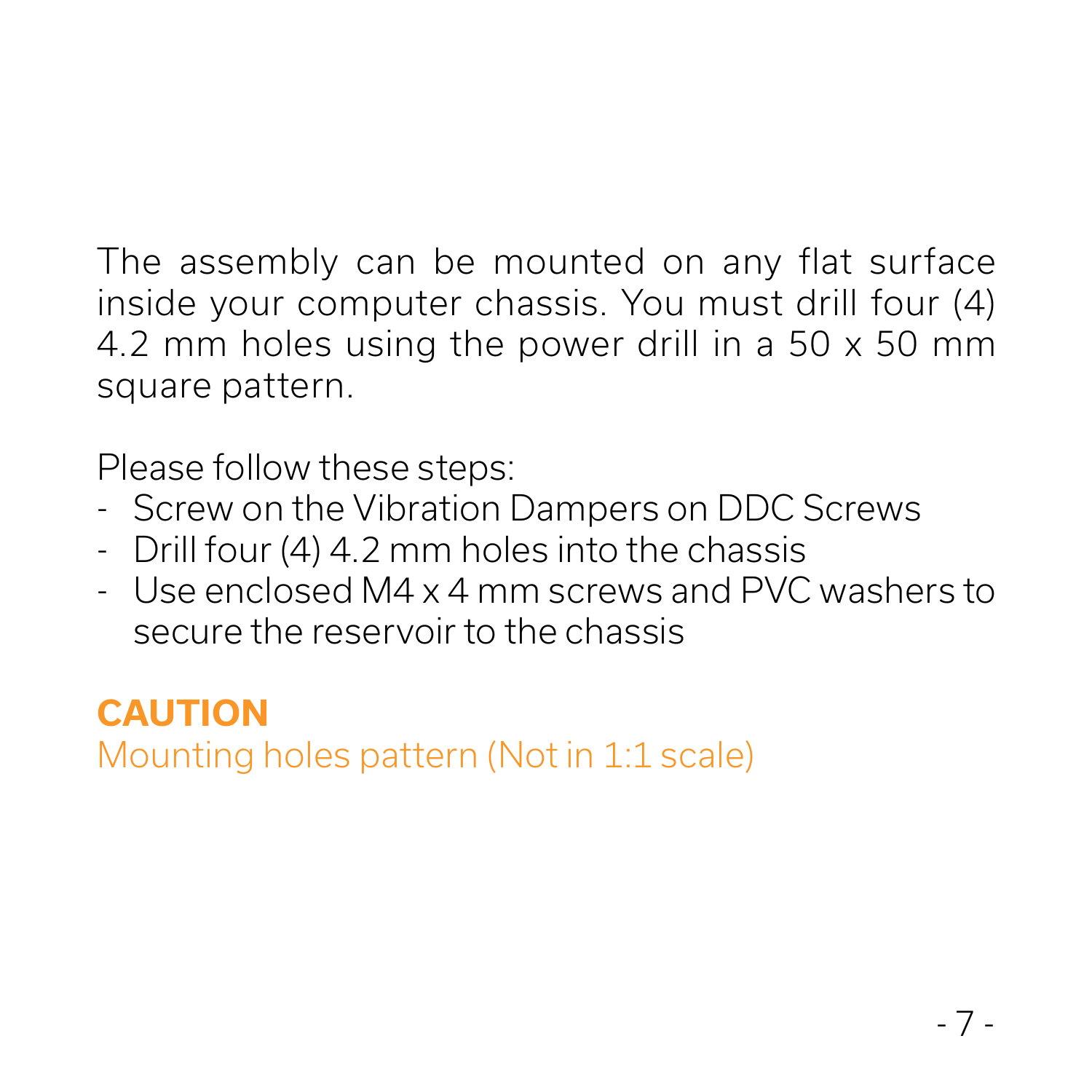### **USING TOP PORT AS INLET**

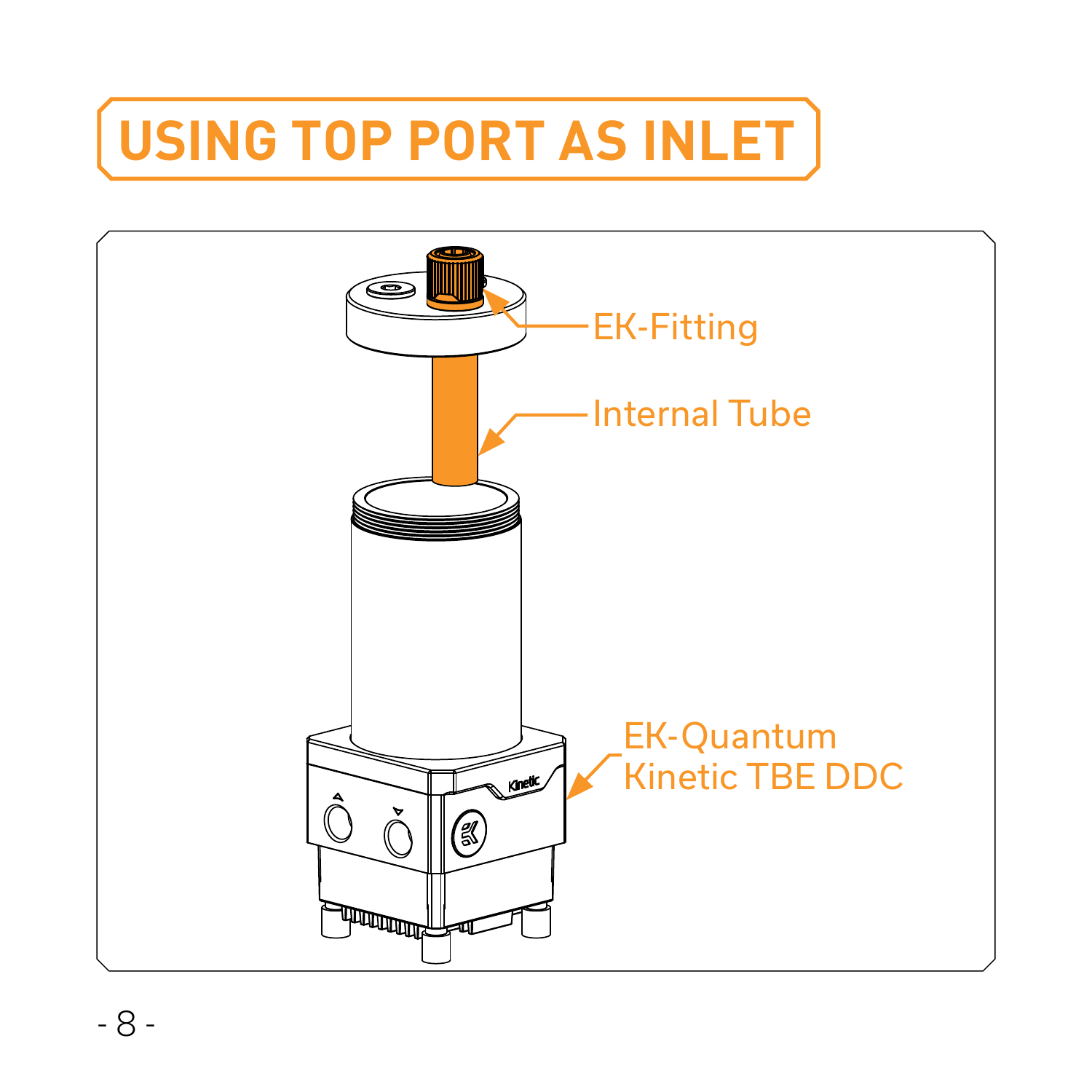### **EK-Quantum Kinetic TBE 160 DDC combo unit:**

The internal tube, which is enclosed in a mounting Kit, can be used for fluid intake into the reservoir. Make sure that the sealing gasket on the inner tube is placed correctly.

### **EK-Quantum Kinetic TBE 120 DDC combo unit:**

In the case of 120 Version, please follow these steps:

- Unscrew the reservoir and take off the pre-installed Anticyclone
- Remove the top part of the reservoir and attach the internal tube on one of the three (3) G1/4 holes (make sure that sealing gasket on the internal tube is placed correctly)
- Secure the top to the reservoir and make sure that all gaskets are set appropriately.

#### **CAUTION**

Using the Internal tube and pre-installed Anticyclone at the same time is strongly not recommended! This can damage the Anticyclone.

#### **IMPORTANT**

Fittings must be placed on the Top port before installing the Internal tube. In other case, you can damage the Top!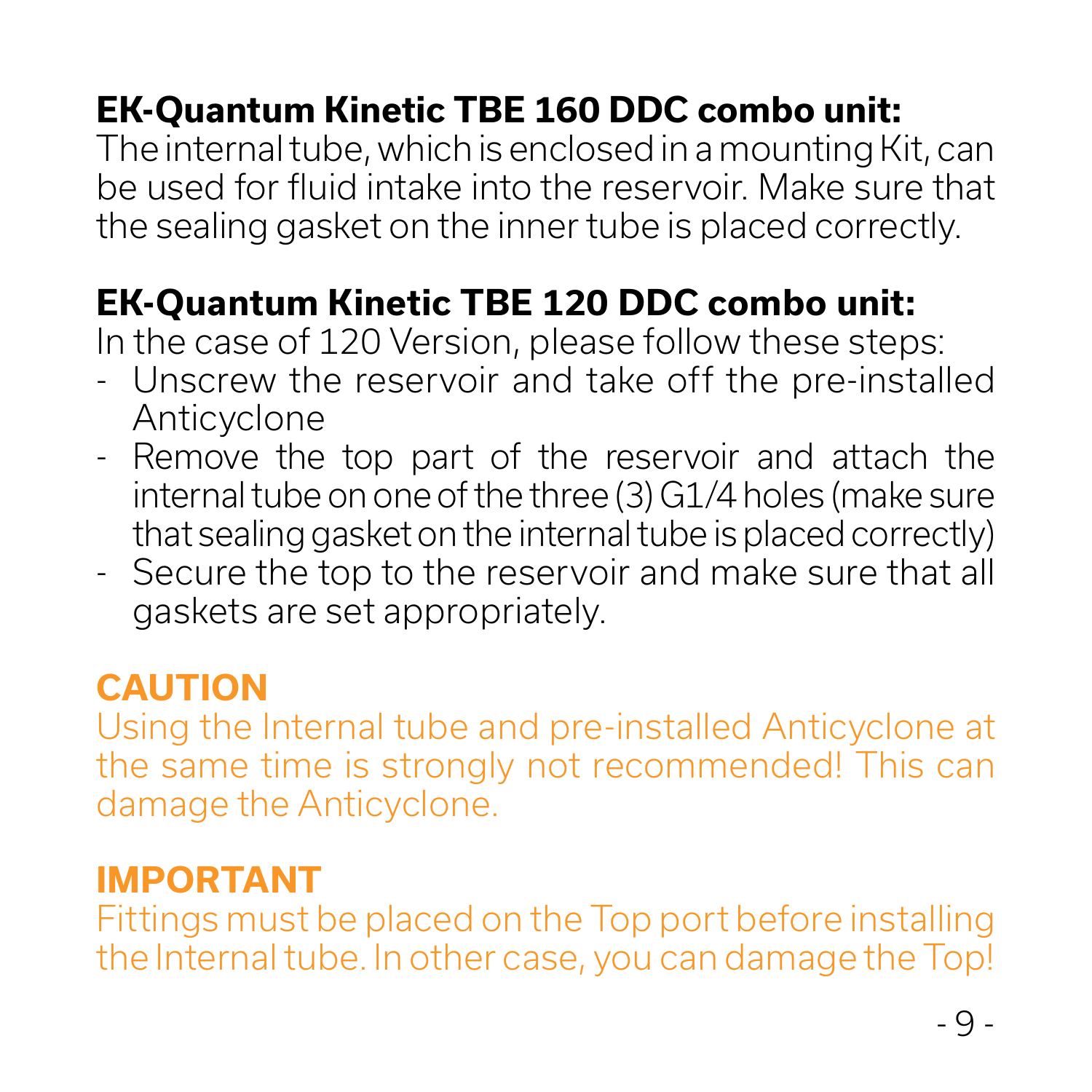# **ATTACHING FITTINGS**

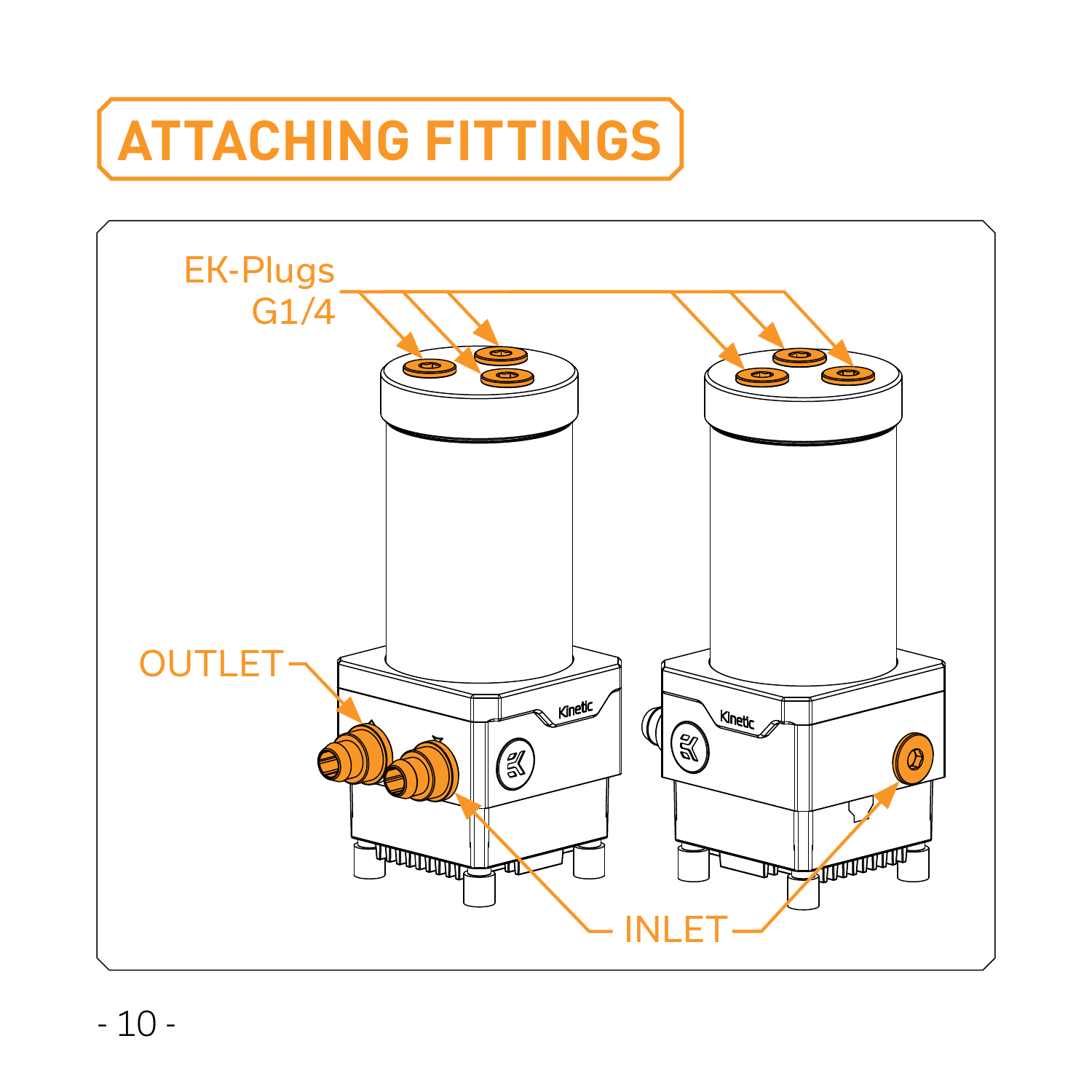EK recommends you use the EK-Quantum fittings with EK-Quantum Kinetic TBE DDC series combo units. If you use barbs, ensure that tubes are securely attached by using the hose clamps or an appropriate substitute.

All unused ports should be blocked with the enclosed G1/4 Plugs.

#### **CAUTION**

OUTLET port must always be placed on the marked spot.

Ports on the top of the reservoir should only be used as Inlet ports with the enclosed Internal tube.

The INLET (suction) ports are those with the G1/4 threading plane.

Make sure not to use fittings or barbs with G1/4 thread that is longer than 5mm!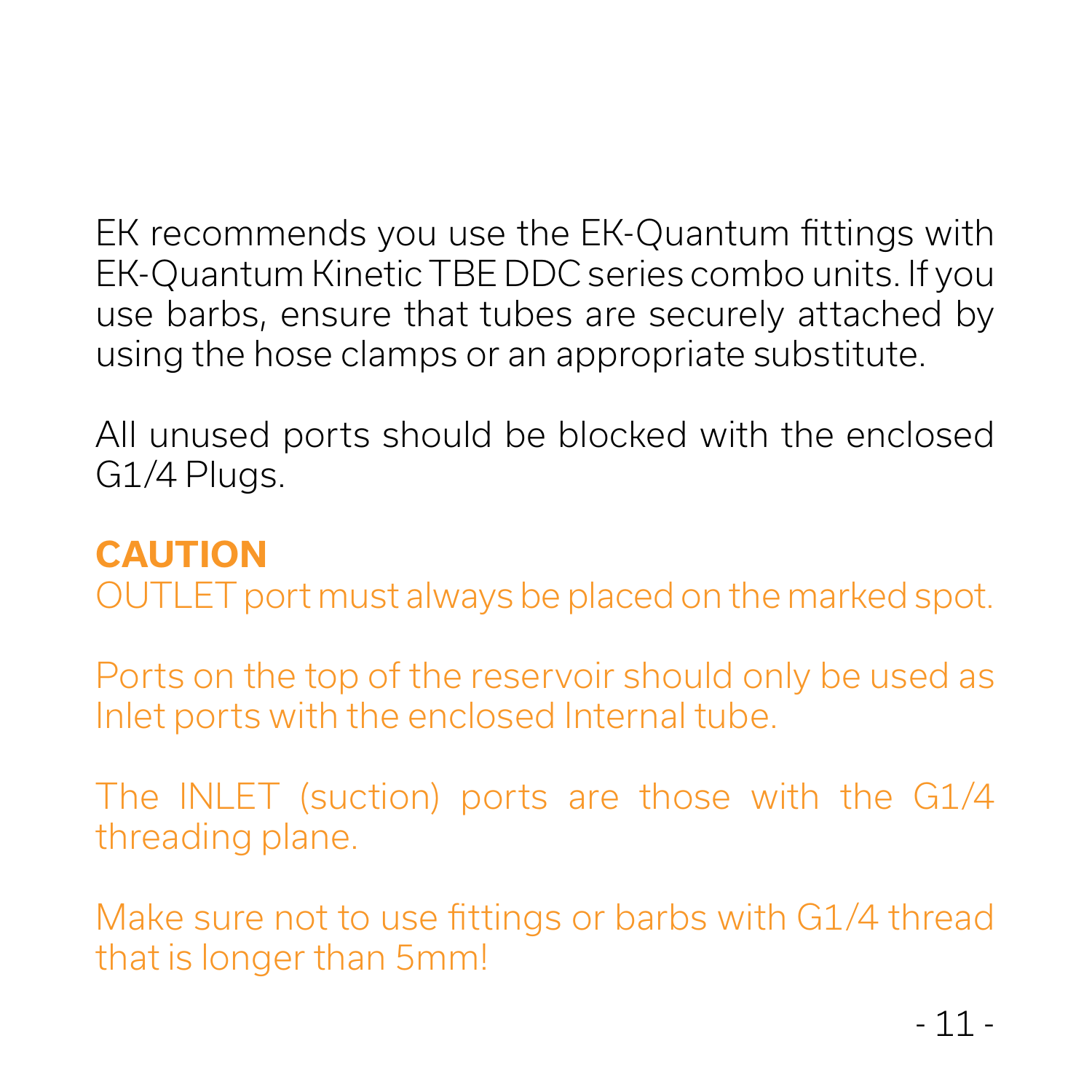### **CONNECTING THE D-RGB LIGHTS**

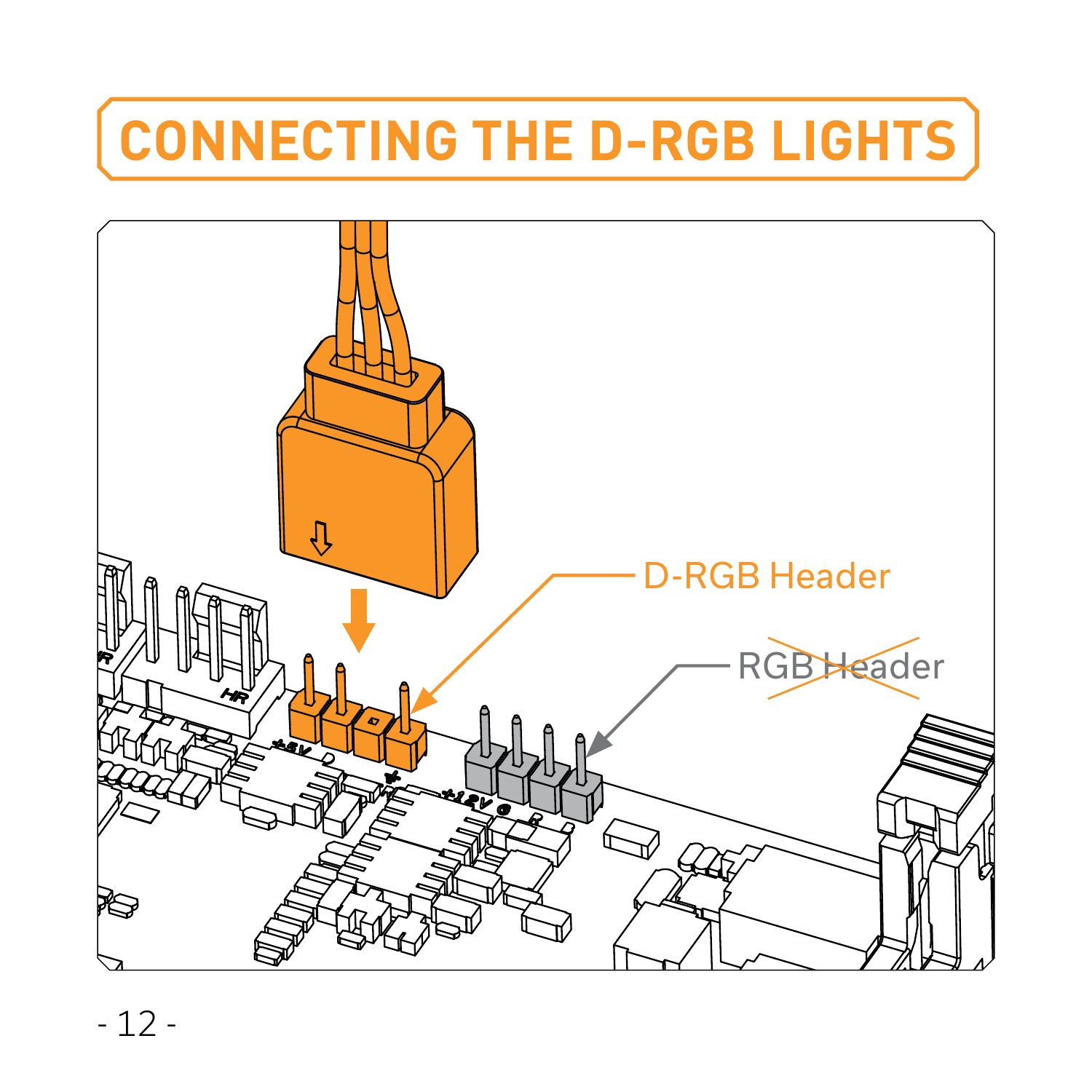Plug the 3-pin connector from the EK-Quantum Kinetic TBE DDC to the D-RGB header on the motherboard. The LEDs will work if the pin layout on the header is **+5V GRB**.



Please ensure that the arrow on the connector is plugged into the +5V line, as indicated on your motherboard.

Failure to do so will damage your motherboard or the LED strip.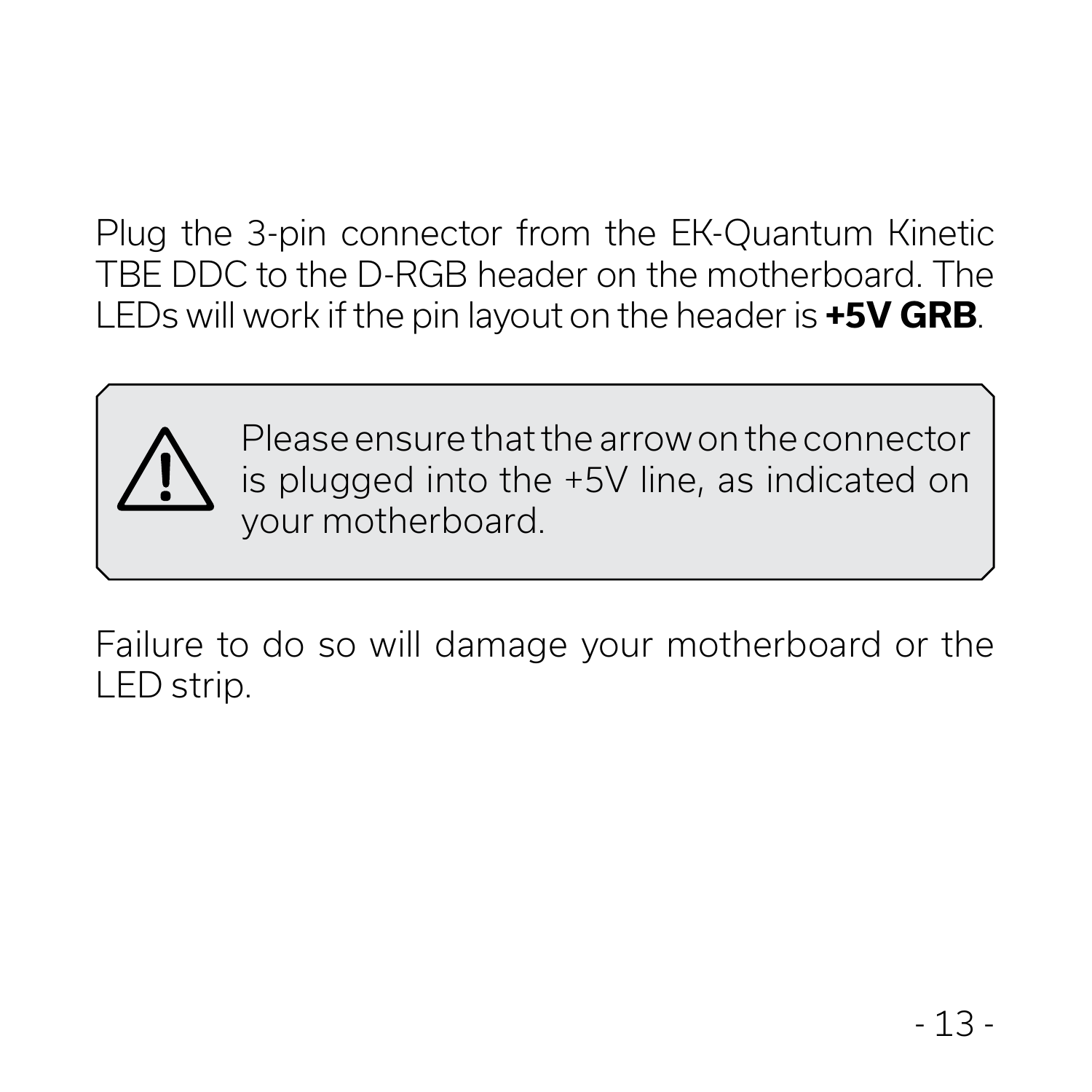# **TESTING THE LOOP**

To make sure the installation of EK components was successful, we recommend you perform a leak test for 24 hours.

When your loop is complete and filled with coolant, connect the pump to a PSU outside of your system. **Do not connect the power to any of the other components.** 

Turn on the PSU and let the pump run continuously. It is usual for the coolant level to drop during this process as air collects in the reservoir.

Inspect all the parts of the loop, and in the case of coolant leaks, fix the issue, and repeat the testing process. Ensure that all hardware is dry before the system is powered on in order to prevent any damage.